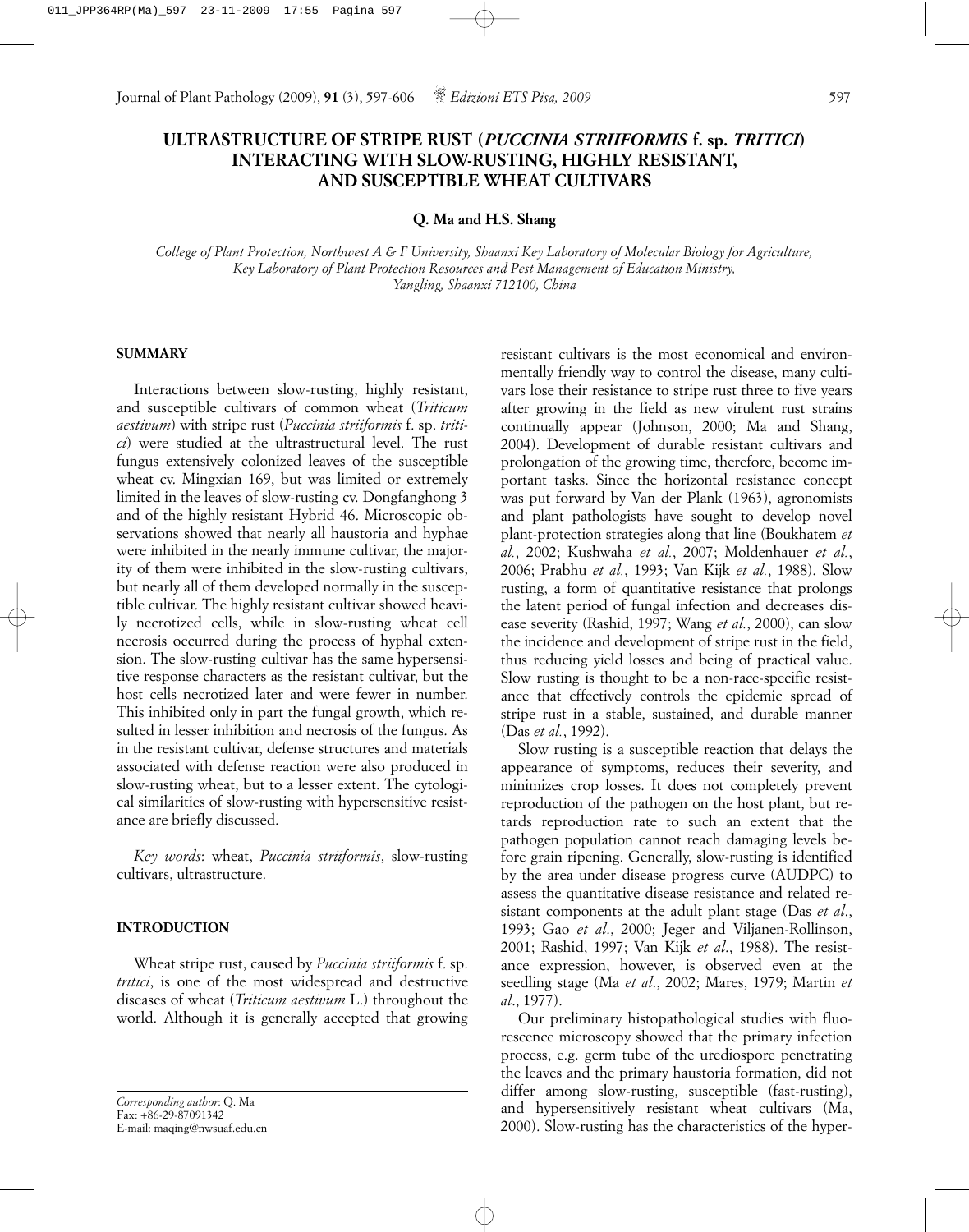sensitive response, but necrosis of host cells is less extensive, and occurs later (2-3 days) in the infection process, compared with the hypersensitively resistant control. In slow rusting cultivars the host cell necrosis occurs during the process of hyphal extension and is scattered among the colonies or around the hyphae, while in the resistant cultivar, necrosis is present around the penetration sites. Fungal development and host responses, however, were not clearly discenible at the cytological level. Therefore, to reveal the mechanisms of slow-rusting, the ultrastructural characters of hostpathogen interaction in the expression of resistance were examined by transmission electron microscopy in a typical slow-rusting wheat cultivar, inoculated with *P. striiformis*. Highly resistant and susceptible fast-rusting cultivars served as controls.

#### **MATERIALS AND METHODS**

**Wheat cultivars and fungus.** The slow-rusting wheat cultivar studied was Dongfanghong 3. Infection by *P. striiformis* f. sp. *tritici* CY29 was of type 3, (*sensu* Stakman *et al*., 1962) with both seedling and plants in the adult stage showing a susceptible reaction, but with a long-lasting low epidemic spread in the field. Wheat cvs Mingxian 169 and Hybrid 46 were used as susceptible fast-rusting and hypersensitively resistant controls, respectively. Infection induced by CY29 to cv. Mingxian 169 was of type 4, i.e. susceptible reaction. In Hybrid 46 the infection was of type 0, i.e. necrotic symptoms. Seven-day-old seedlings were used for inoculation. The pathogen was maintained on the susceptible cv. Mingxian 169, and fresh urediospores were collected and used for inoculation.

**Inoculation and sampling.** Freshly collected urediospores of CY29 were applied with a fine paintbrush to the adaxial surface of the first leaf of wheat seedlings. These were kept in a moist chamber for 24 h at 14-16°C in the dark, and then moved to a growth chamber at 14- 16°C, with a light intensity of 8,000-10,000 lux and a photoperiod of 16 h light and 8 h dark. Based on preliminary histological observation, five leaves were excised 5 and 7 days after inoculation for processing for electron microscope observations. Two sets of observations were made.

**Sample preparation for transmission electron microscopy.** Leaf tissues were cut to small pieces (1-2 mm), fixed in 4% glutaraldehyde in phosphate buffer (0.1 M, pH 7.2), rinsed thoroughly with the same buffer and postfixed in 1% osmium tetroxide. After thorough rinsing with phosphate buffer, the samples were dehydrated in a graded acetone series to 100%, and embedded in Epon 812. Ultrathin sections were cut with a diamond knife, mounted on uncoated copper grids, stained with 2% aqueous uranyl acetate and lead citrate, and examined with a JEOL JEM-200EX transmission electron microscope.

# **RESULTS**

*P. striiformis* colonized extensively the leaves of the susceptible wheat cultivar, producing a large amount of intercellular hyphae and haustoria. By contrast, the leaves of the slow-rusting cultivar were colonized only to a limited extent and, in the highly resistant cultivar, fungal development was markedly restricted, for only a limited number of hyphae and haustoria were seen around the infection sites. The cells of slow-rusting cultivar behaved like those of the resistant one, as they produced defense structures associated with infection as well as hypersensitive responses.

**Fungal and host plant cell ultrastructure in susceptible cultivar.** In the susceptible cv. Mingxian 169 five days post inoculation (dpi) large amounts of intercellular hyphae were present in the intercellular spaces and many haustoria were produced, nearly all of which developed normally. Fungal hyphae had a well preserved cytology and normal looking mitochondria and nuclei (Fig. 1a). The haustorial mother cells produced infection pegs that penetrated mesophyll cells, inducing the invagination of the plasmalemma and causing plasmolysis. The host cell plasmalemma surrounded the haustorial neck and the outer part of the haustorial body, forming an extrahaustorial cell membrane that separated the protoplasm of the host mesophyll cell from the haustorium, which consisted, typically, of a neck and a body. An electron-opaque band was observed around the haustorial neck (Fig. 1b). No obvious adverse effects were detected in the host cells after haustorium formation, although the nucleus and other organelles often gathered next to the haustorial body (Fig. 1c). The haustorial protoplasm was well preserved and the organelles were regularly arranged. The walls of the haustorial bodies were smooth, the extrahaustorial plasmalemma was continuous and undulated, the extrahaustorial matrix was narrow, with no or just a little material deposited (Fig. 1d). One of the frequent host responses observed was the deposition of electron-dense material, i.e. a collar around the haustorial neck in some of the infected host cells (not shown). At 7 dpi fungal and host plant cells retained a normal appearance.

**Fungal and host plant cell ultrastructure in highly resistant cultivar.** In the highly resistant cv. Hybrid 46, at all sampling times, only a very limited number of abnormal intercellular hyphae and haustoria were formed. The cytoplasm was electron-dense, the walls thickened,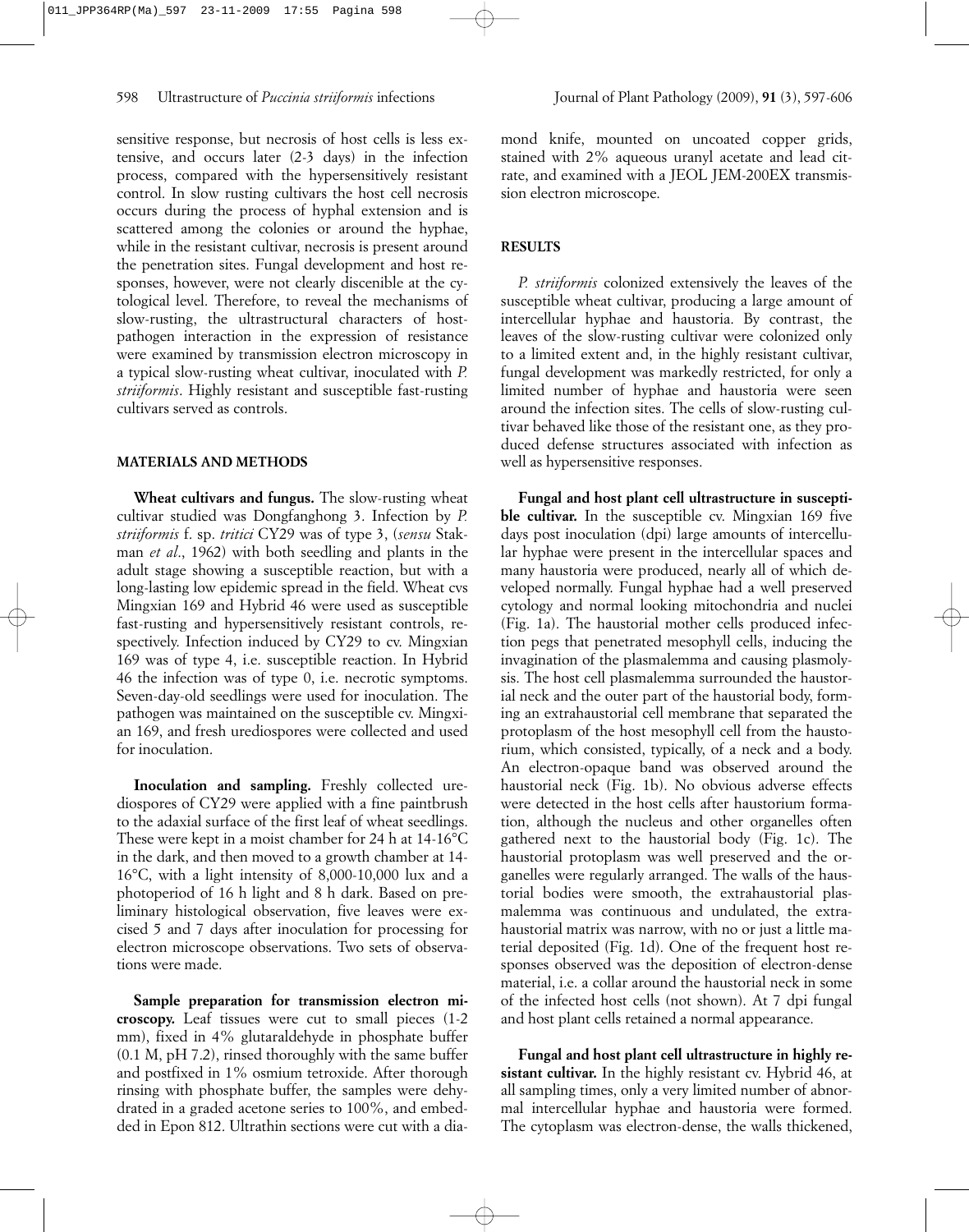

**Fig. 1.** Fungal development and host cell responses in infected susceptible wheat leaves (Mingxian 169) inoculated with *Puccinia striiformis* on the fifth day after inoculation. a) Intercellular hypha with nuclei. Bar = 1 µm. b) A mature haustorium in the host cell consisting of haustorial neck and haustorial body. Bar = 1 µm. c) Haustorium with host cell nucleus and other organelles alongside the haustorium. Bar = 1 µm. d) Haustorium with smooth extrahaustorial plasmalemma and narrow extrahaustorial matrix. Bar = 0.5 µm. Ch: chloroplast; H: haustorium; HMC: haustorial mother cell; IH: intercellular hypha; N: nucleus.

and organelles like mitochondria were vacuolated (Fig. 2a, b). Many electron-dense granular deposits were present and the hyphal wall appeared also thickened and deeply stained (Fig. 2c). Haustorial mother cells were vacuolated and contained electron-dense material resembling lipids (Fig. 2d). Growth inhibition of hyphae, haustorial mother cells, and haustoria was most severe. Some haustoria were necrotic and completely surrounded by callose (Fig. 2e). The wall of some of them was thickened, the extrahaustorial matrix was inflated by the presence of deposits, and the host organelles around the haustoria were disintegrated into vesicles (Fig. 2f). The alterations shown by hyphae, haustorial mother cells and haustoria were distinctly more severe than in the slow-rusting cultivar.

**Fungal cell ultrastructure in the slow-rusting wheat cultivar.** In the slow-rusting cultivar 5 dpi a few hyphal cells showed abnormalities. Many small vacuoles appeared in the cytoplasm, mitochondria were vacuolated (Fig. 3a), and many electron-dense granular deposits were present in the cytosol (Fig. 3b). Dark lipid-like materials often appeared around, or within large vacuoles in the haustorial mother cell (Fig. 3c). The haustorial mother cell walls became thickened and electron-dense and lost their ability to produce penetration structures (Fig. 3d). A few haustoria were malformed, walls were thickened, the protoplasm was densely stained and necrotic (Fig. 3e). Some haustorial bodies were unable to expand normally and were malformed. Electrondense bodies were present in the cytosol, the organelles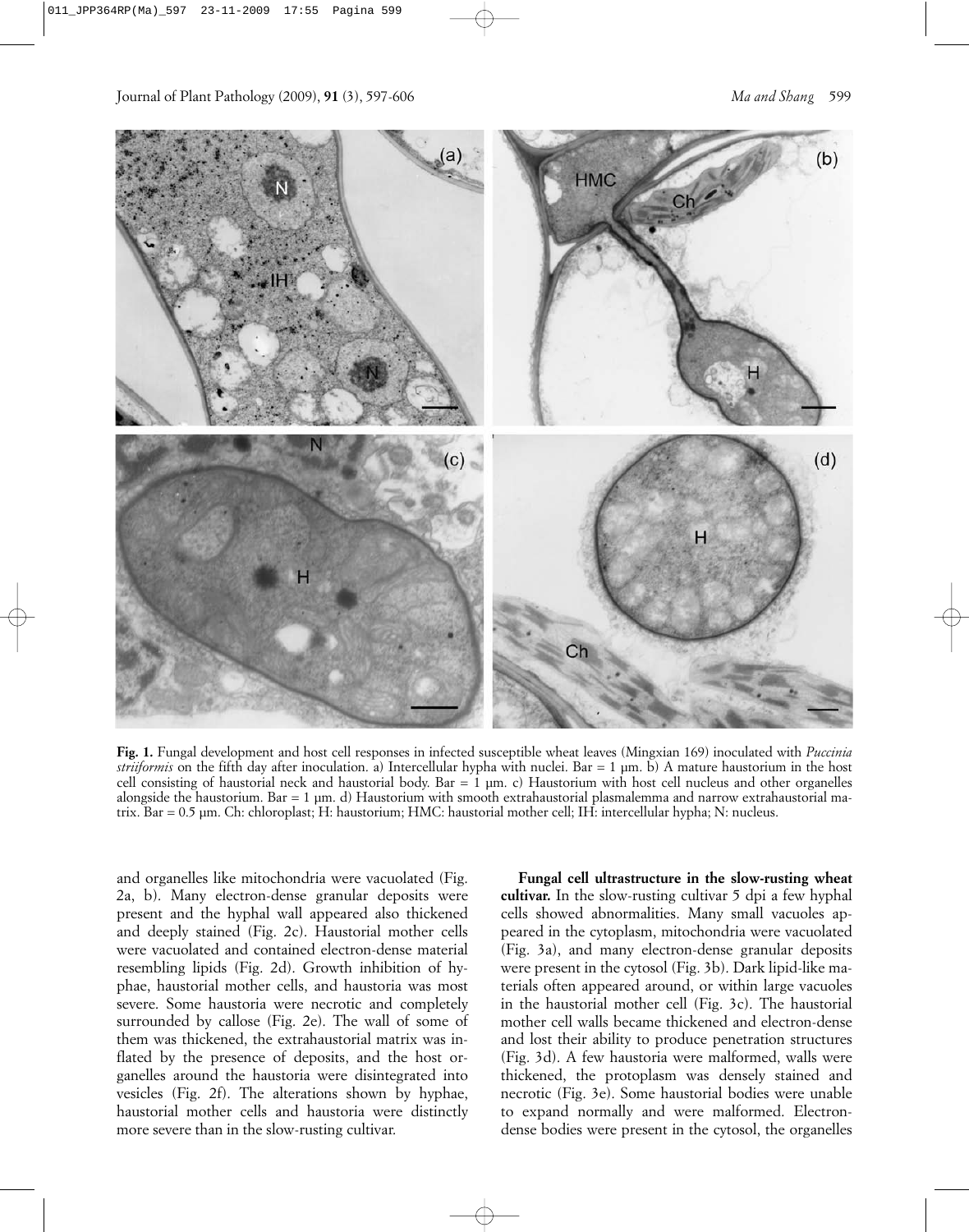

**Fig. 2.** Fungal development and host cell responses in infected resistant wheat leaves (Hybrid 46) inoculated with *Puccinia striiformis* on the fifth day after inoculation. a) Intercellular hypha with vacuolated mitochondria. Bar = 1 µm. b) A haustorium in the host cell. Bar = 1 µm. c) Hyphal wall thickening and deeply stained. Bar = 1 µm. d) Haustorial mother cell vacuolated with deeply stained lipid material. Bar = 1 µm. e) Haustorium surrounded by callose and necrotized while the host cell still appears living. Bar = 1 µm. f) Extrahaustorial membrane wrinkled, extrahaustorial matrix thickened with electron-dense material deposited, host organelles disintegrated. Bar = 0.5 µm. C: callose; Ch: chloroplast; H: haustorium; HMC: haustorial mother cell; IH: intercellular hypha; EM: extrahaustorial membrane; EX: extrahaustorial matrix; N: nucleus.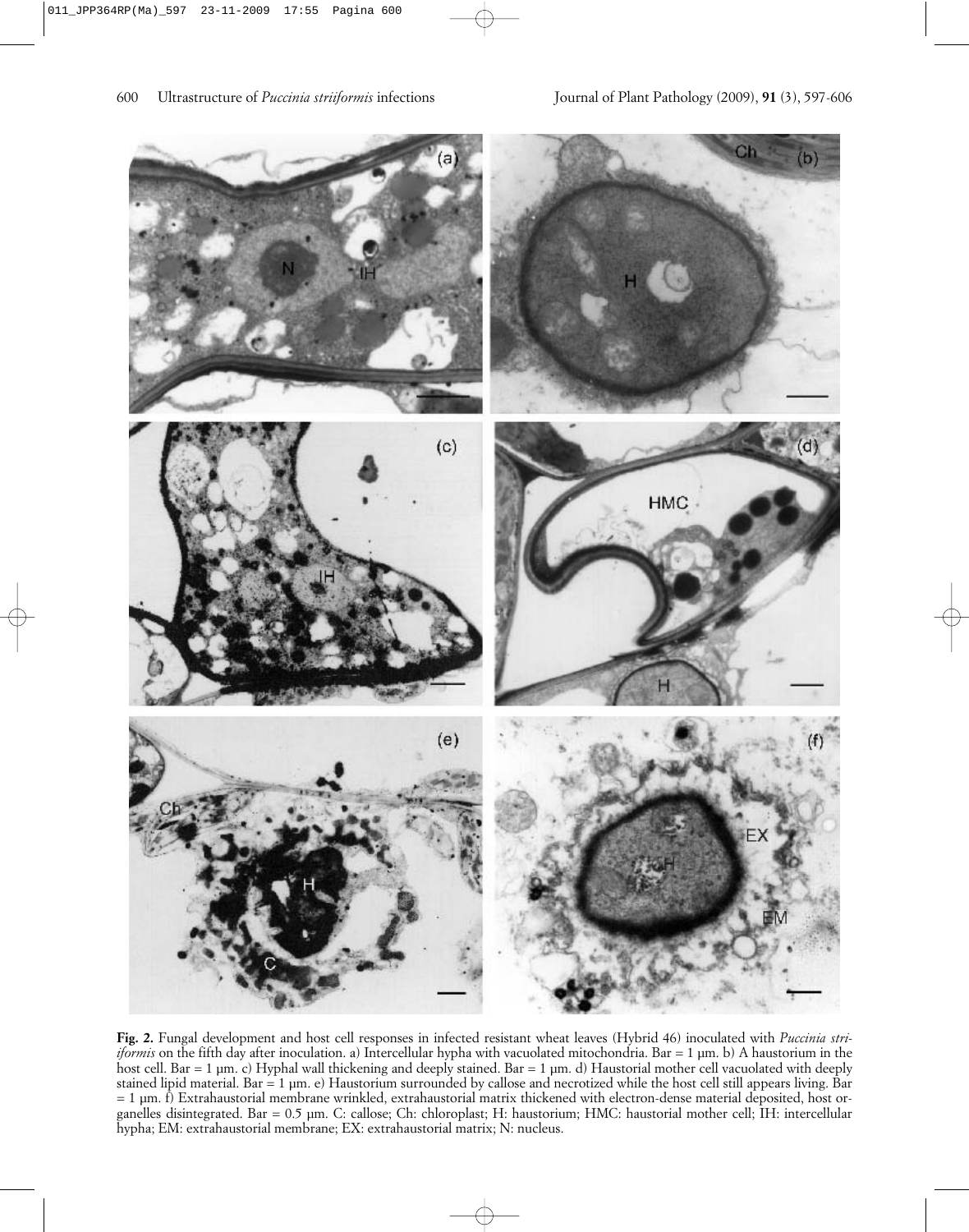

**Fig. 3.** Fungal development in infected slow-rusting wheat leaves (Dongfanghong 3) inoculated with *Puccinia striiformis* on the fifth day after inoculation. a) Intercellular hypha vesicularized. Bar =  $0.5$  µm. b) Intercellular hypha vesicularized, disintegrated with deeply stained lipid material. Bar = 1 µm. c) Haustorial mother cell vacuolated with deeply stained lipid material. Bar = 0.5 µm. d) Haustorial mother cell vacuolated with wall thickened. Bar = 0.5 µm. e) Malformed haustorium with wall thickened and electron-dense material. Bar = 1 µm. f) Malformed, vacuolated haustorium with lipid-like material. Bar = 1 µm. C: collar; Ch: chloroplast; H: haustorium; HMC: haustorial mother cell; IH: intercellular hypha.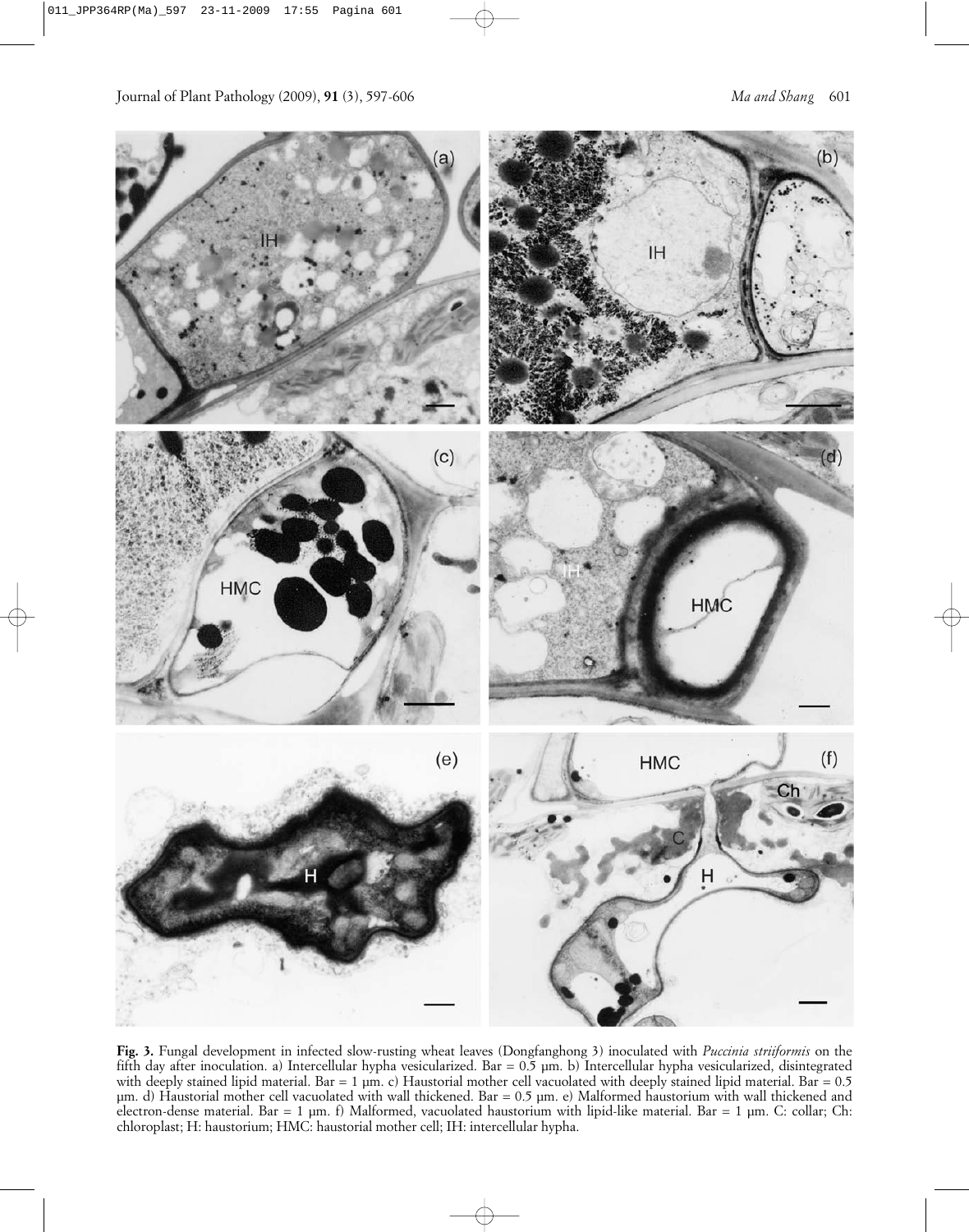

**Fig. 4.** Host cell responses in infected slow-rusting wheat leaves inoculated with *Puccinia striiformis* on the fifth day after inoculation. a) Penetration peg (PP) penetrating the host mesophyll cell. Bar = 0.5 µm. b) Haustorium (H) surrounded by callose (C), vacuolatized with densely stained lipid-like material. Bar = 1 µm. c) Host cell wall deposition while contacting with intercellular hypha. Bar = 0.2 µm. d) Haustorial wall thickened with extrahaustorial matrix (EX) widened. Bar = 0.5 µm. e) Haustorium with host cell nucleus and other organelles alongside the haustorium. Bar = 0.5 µm. f) Mitochondria and endoplasmic reticula increase in number. Bar = 1 µm. C: callose; Ch: chloroplast; EM: extrahaustorial membrane; ER: endoplasmic reticulum; EX: extrahaustorial matrix; H: haustorium; HCW: host cell wall; HMC: haustorial mother cell; IH: intercellular hypha; M: mitochondria; N: nucleus; PP: penetration peg.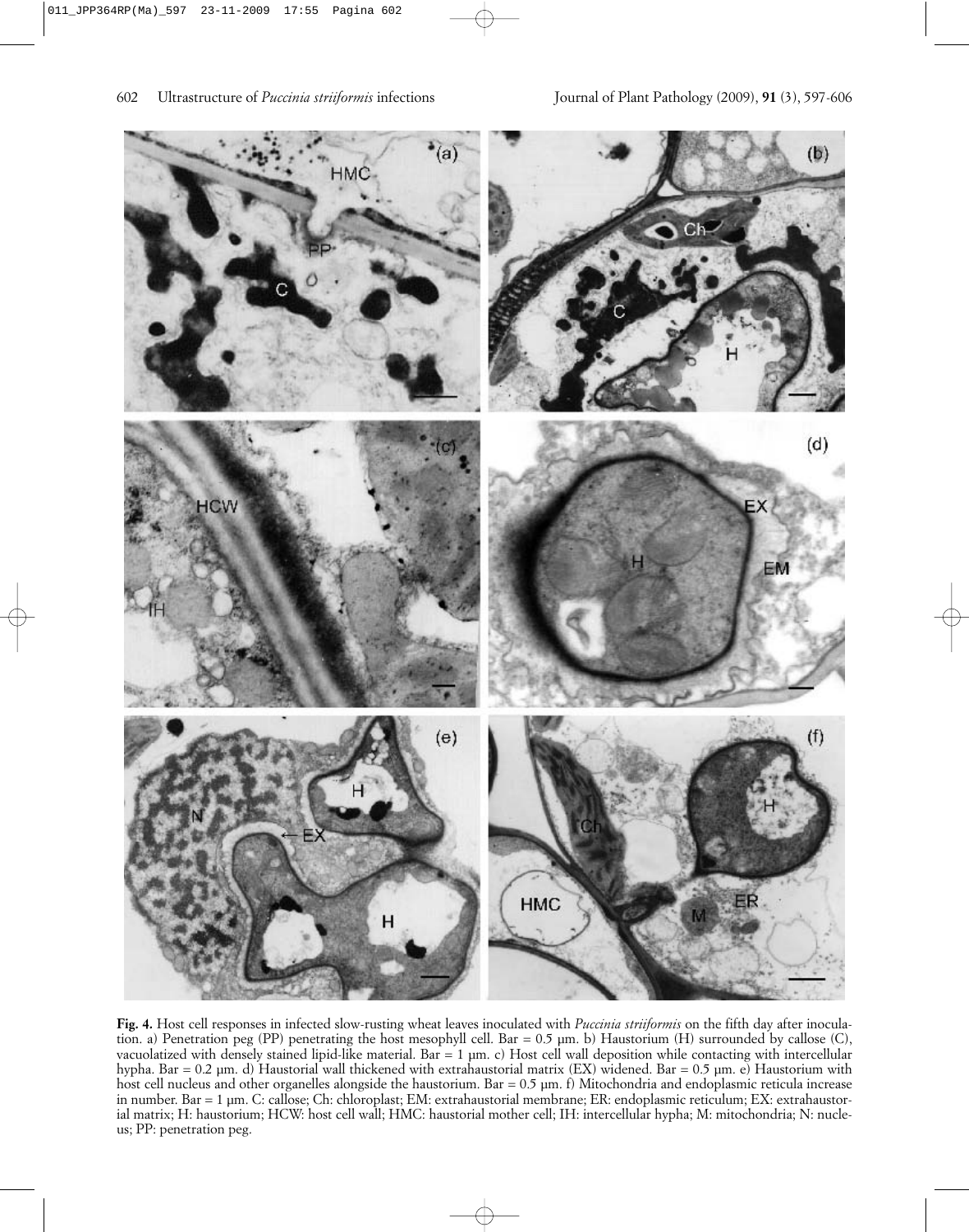were disorganized, and electron-dense lipid-like materials often accumulated around the vacuoles (Fig. 3f).

**Host plant cell ultrastructure of slow-rusting wheat cultivar**. When the haustorial mother cells produced the penetration peg to invade the mesophyll cells in the slow-rusting cultivar, host cell walls became thickened and densely stained. At the penetration site, the papillar structure that opposes the invasion of the penetration pegs was rarely produced by the host cell. Following pathogen invasion host cells produced defense structures such as cell wall apposition. At the peg penetration site callose was formed (Fig. 4a). This process occurs equally well in both resistant and susceptible cultivars (Heath, 1982; Ma and Shang, 2002), and in the slow-rusting cultivar we investigated, suggesting that it represents a non-specific response of the host cell to pathogen invasion. Some developing haustoria were surrounded by callose in the slow-rusting and resistant cultivars, which might result in the inhibition of further development (Fig. 4b). Some black granular materials were deposited between the host cell wall and the plasmalemma, but the formation of haustoria seemed largely unaffected. The same situation also appeared while the intercellular hyphae contacted the host cell wall (Fig. 4c). The densely staining cell walls and the production of deposits may play a role in the resistance process by increasing the physical strength of cell walls and restricting the spread of the fungus. Another marked change in haustoria shown by infected leaves of the slow-rusting cultivar was the filling of the extrahaustorial matrix with electron-dense fibrillar and granular materials. The extrahaustorial membrane became wrinkled and perforated (Fig. 4d). In the invaded mesophyll cells, nuclei, chloroplasts, mitochondria, and endoplasmic reticulum were along the periphery of the haustoria (Fig. 4e). Mitochondria and endoplasmic reticulum increased in number (Fig. 4f), a phenomenon observed in all cultivars, regardless of their level of resistance. Mitochondria have a respiratory function in plants, thus an increase of their number may lead to an increase of respiration in the invaded cells, but this does not appear to be a cause of resistance in wheat cultivars.

Owing to the invagination of the plasmalemma, organelles such as chloroplasts, formerly adjacent to cell walls, were forced to move toward the centre of the cell. Whether this may affect the photosynthesis rate of the host cell to any degree remains to be established. There was a small increase of starch grains in some chloroplasts.

At the fifth dpi, a few infected mesophyll cells in the slow-rusting cultivar expressed hypersensitive responses similar to those of the resistant cultivar, but the necrotic cells were markedly less in number, compared with the resistant control cultivar (in which necrotic cells could be observed in all infection sites). In the susceptible cultivar, chloroplasts in the mesophyll cells were elongated,

shuttle-like, had a normal looking boundary membrane and the internal membrane system (grana and intergrana lamellae). Mitochondria were tendentially spherical or long-elliptical in shape depending on the cutting angle, with distinctly visible cristae. In the slow rusting cultivar, especially 7 dpi, the mitochondrial cristae in host cells became swollen and deformed, gradually disintegrating from the central part and collapsing. The double membrane became single, was partially disrupted, and eventually became disorganized into vesicles (Fig. 5a). Endoplasmic reticulum was swollen and deformed and partially disrupted. Ribosomes of the rough endoplasmic reticulum were reduced in number. The polymerized ribosomes in the cytoplasm were depolymerized into single units. Chloroplasts were swollen, acquired a spherical shape, showed an increased number of osmiophilic granules and starch grains. Stromata were densely stained, the thylakoid membrane of the grana lamellae was thickened and indistinct, and the grana (thylakoid stacks) appeared to be spherical in shape (Fig. 5b). Thereafter, during the process of chloroplast swelling, the bounding membrane was ruptured; starch grains present in the chloroplasts were gradually reduced both in number and in size and eventually disintegrated. The stroma lamellae were disrupted and the stroma became electron-lucent. The internal membrane system and the very structure of the chloroplasts were heavily deranged so that some of these organelles eventually disintegrated. Likewise, the cytoplasmic membrane and the tonoplast were densely stained, invaginated, folded, and partially fragmented to complete disintegration. The cytoplasm became heavily vacuolated (Fig. 5b). The nuclear membrane was partially ruptured and the organelle no longer displayed the uniform loose structure of the matrix (not shown). The cell wall became structurally loosened and perforated, within which the haustoria disintegrated and necrotized. With the gradual disintegration and disappearance of chloroplasts, cytoplasm, and haustoria, host cells exhibited an empty lumen surrounded by cell walls in the process of disintegrating (Fig. 5c). Necrosis of fungal haustoria preceded that of the host cells (Fig. 5d). Ultrastructural changes occurred earlier in the haustoria than in the intercellular hyphae, like in the resistant cultivar. The death of host cells with haustoria was accompanied by that of the haustoria. In the advanced stage of infection, more necrotic host cells were detected in infected leaves, and more intercellular hyphae were necrotic or collapsed, indicating that fungal development had been inhibited.

# **DISCUSSION**

Resistance of wheat cultivars to *P. striiformis* is usually race-specific, and is accompanied by host cell death around the infection site, known as hypersensitive re-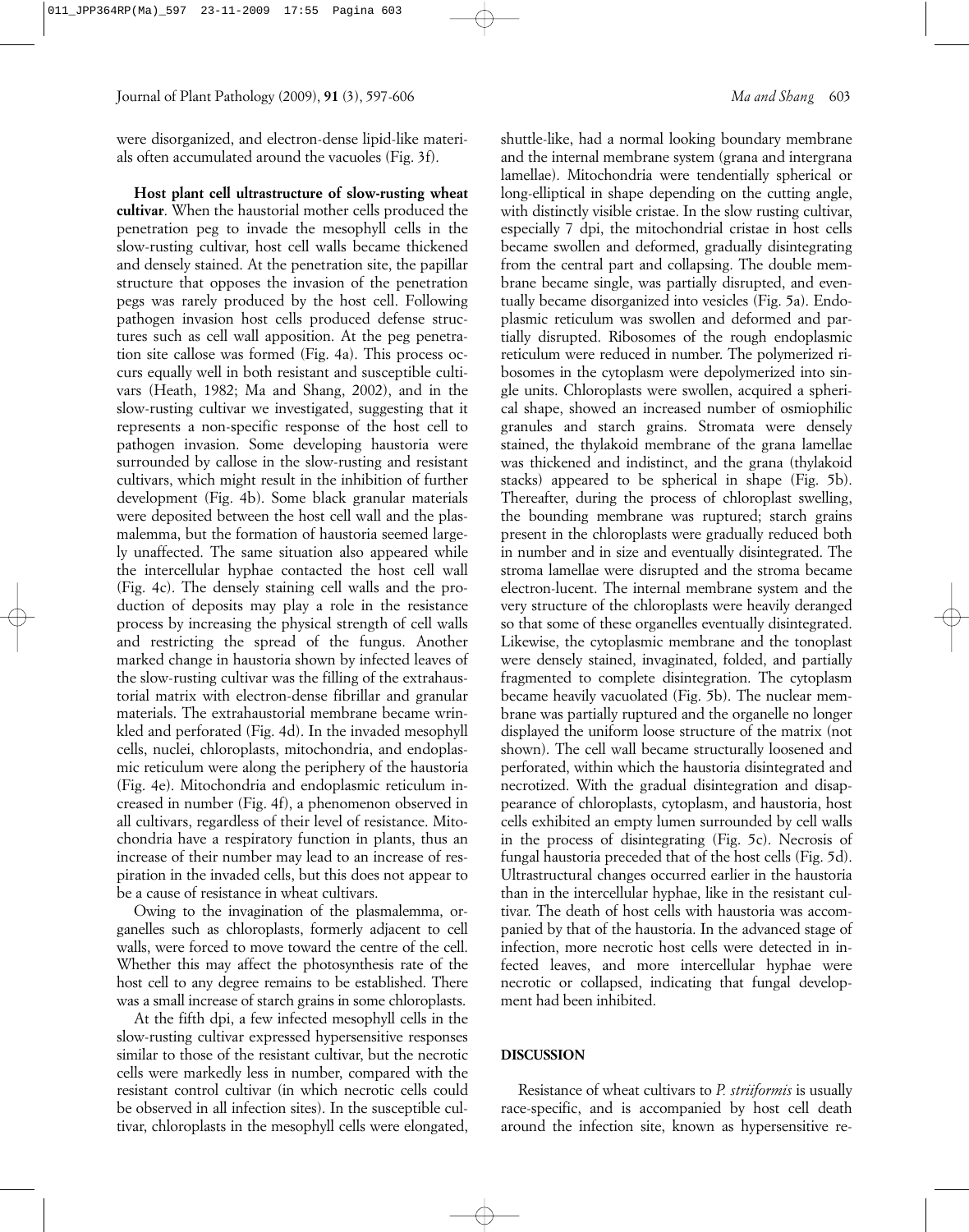

**Fig. 5.** Host cell responses in infected slow-rusting wheat leaves inoculated with *Puccinia striiformis* on the seventh day after inoculation. a) Mitochondria (M) with membrane disrupted. Bar = 0.2 µm. b) Disintegrated host cell and haustorium with part of chloroplasts (Ch) still visible. Bar = 1 µm. c) Haustorium necrotized with host cell disorganized. Bar = 1 µm. d) Haustorium necrotized while host cell not yet. Bar = 1 µm. Ch: chloroplast; E: endoplasmic reticula; H: haustorium; HMC: haustorial mother cell; IH: intercellular hypha; M: mitochondria; N: nucleus.

sponse (HR). This type of resistance, however, is easy to be broken by novel virulent rust strains that keep emerging. Producing durable resistance has been the goal of much research. The resistance mechanism of slow-rusting is rather complex, and has no unanimous explanation (Wang *et al.*, 2000). Many researchers have observed host cells necrosis in the histopathological study of slow-rusting (Mares and Cousen, 1977; Sun and Zeng*,* 1987). Compared with the susceptible cultivar, the slowrusting cultivar we have invstigated is characterized by the slower spread of the fungus, smaller colony size, and less sporulation. Our research indicates that the main mechanism of resistance is the hypersensitive response of the host mesophyll cells. It differs from race-specific resistance mainly in that fewer papillar structures against fungal invasion were present at the fungal penetration sites, and the incidence of necrotic host cells was lower. This only partially restricted fungal spread. Conversely, in the cultivar with race-specific resistance, mesophyll cell necrosis occurred earlier and targeted around the penetration sites where more cells necrotized, thus restricting intercellular hyphal growth. It is therefore reasonable to speculate that the slow-rusting of wheat to stripe rust may derive from a resistance mechanism similar to that underlying race-specific resistance. However, it has a lower intensity and differences of infection type are not distinct enough to be recognized by the naked eyes. The ultrastructural features of infected wheat cells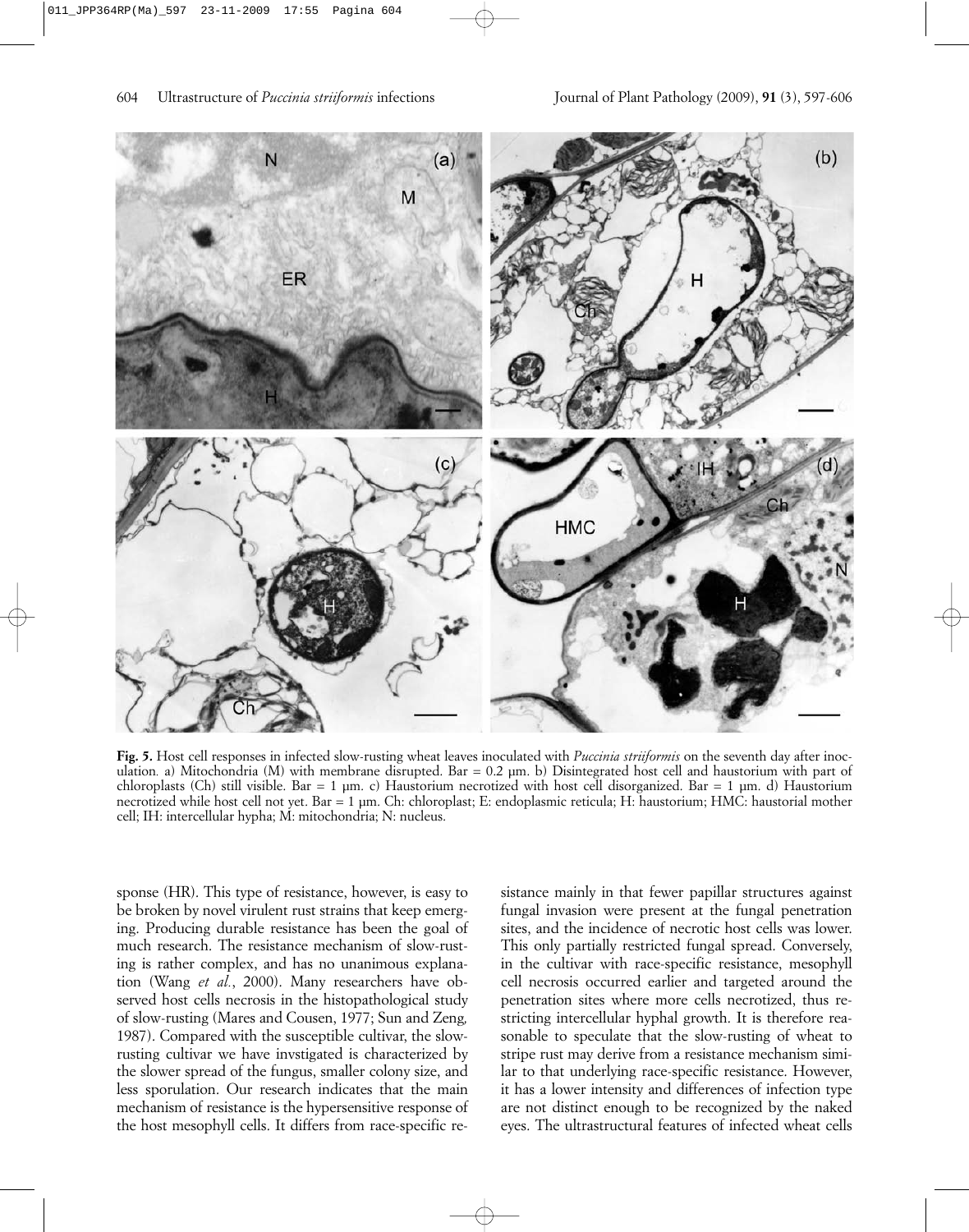confirm these findings, which agree with the results of previous studies in which two other slow-rusting cultivars showed a similar behaviour (Ma, 2000).

The hypersensitive response is one of the most typical resistance mechanisms in host plants. Our study has shown that at the ultrastructural level, regardless of slow-rusting or highly resistant status, the cytological processes leading to cell death in the hypersensitive response are essentially the same (see also Heath, 1982; Ma and Shang, 2002). In flax rust, this kind of hypersensitive response of quantitative resistance was referred to as incomplete hypersensitivity (Kowalska and Niks, 1999), which is expressed in the late period of the infection process, and only occurs in some infected cells. Hypersensitive responses, however, are essentially of the same nature for various kinds of resistance (Heath, 1982; Ma and Shang, 2002; Mares and Cousen, 1977).

Haustoria are considered to be sites of exchange of information and nutrients between fungus and host plant (Mendgen *et al.*, 2000; Mendgen and Hahn, 2002). The structural changes of haustoria in slow-rusting and resistant cultivars undoubtedly affect the normal physiological functions of these fungal structures, further influencing hyphal development. Haustorial formation also induces structural changes in the host cell, including cytoskeletal rearrangements, nuclear migration, and chromatin condensation (Heath, 1997; Kobayashi *et al*., 1994). In the interaction between flax (*Linum usitatissimum*) and its rust pathogen (*Melampsora lini*), R genes and avr genes have been isolated. The avr genes, expressed in haustoria, encode small proteins with functional secretory signal peptides. During haustorial formation, these peptides are secreted into the extrahaustorial matrix and translocated into the host cytoplasm where they are recognized by R gene products (Catanzariti *et al*., 2006; Dodds *et al*., 2004). Through ultrastructural research on the slow-rusting and racespecific resistance, it was found that when the haustoria of the stripe rust began to show inhibition or necrosis, the infected host cells were mostly normal, followed by the haustoria and the host cells, all showing necrosis. Similar observations were also made in previous studies on wheat stem rust, cowpea rust and wheat stripe rust (Heath, 1982; Ma and Shang, 2002; Skipp, 1974), further revealing the similarity in resistant mechanism underlying the slow-rusting and the high race-specific resistance. These findings establish a platform for the study of molecular mechanisms involved in the interactions between *P. striiformis* and slow-rusting wheat in future research.

#### **ACKNOWLEDGEMENTS**

We thank Dr. Peter Jarvis (Lincoln University, New Zealand) for his language correction on the early version of the manuscript draft. This research was financially supported by the National Natural Science Foundation of China (Grant no. 30771398), the PCSIRT from the Education Ministry of China (Grant no. 200558) and the 111 Project from the Education Ministry of China (Grant no. B07049).

## **REFERENCES**

- Boukhatem N., Baret P.V., Mingeot D., 2002. Quantitative trait loci for resistance against yellow rust in two wheat-derived recombinant inbred line populations. *Theoretical and Applied Genetics* **104**: 111-118.
- Catanzariti A.M., Dodds P.N., Lawrence G.J., Ayliffe M.A., Ellis J.G., 2006. Haustorially expressed secreted proteins from flax rust are highly enriched for avirulence elicitors. *Plant Cell* **18**: 243-256.
- Das M.K., Rajaram S., Mundt C.C., Kronstad W.E., 1992. Inheritance of slow rusting resistance to leaf rust in wheat. *Crop Science* **32**: 1452-1456.
- Das M.K., Rajaram S., Kronstad W., Mundt C.C., Singh R.P., 1993. Association and genetics of three components of slow rusting in leaf rust of wheat. *Euphytica* **68**: 99-109.
- Dodds P.N., Lawrence G.J., Calanzariti A., Ayliffe M.A., Ellis J.G., 2004. The *Melampsora lini* AvrL567 avirulence genes are expressed in haustoria and their products are recognized inside plant cells. *Plant Cell* **16**: 755-768.
- Gao X., Wang B.T., Wang F., Jin X.Z., Yuan W.H., 2000. Identification of slow-rusting entries in resistance breeding programs to wheat stripe rust and establishment of quantified criteria for their distinction. *Acta Agronomica Sinica* **26**: 372-376.
- Heath M.C., 1982. Fungal growth, haustorial disorganization, and host necrosis in two cultivars of cowpea inoculated with an incompatible race of the cowpea rust fungus. *Physiological Plant Pathology* **21**: 347-359.
- Heath M.C., 1997. Signalling between pathogenic rust fungi and resistant or susceptible host plants. *Annals of Botany* **80**: 713-720.
- Jeger M.J., Viljanen-Rollinson S.L.H., 2001. The use of area under disease progress curve (AUDPC) to assess quantitative disease resistance in crop cultivars. *Theoretical and Applied Genetics* **102**: 32-40.
- Johnson R., 2000. Classical plant breeding for durable resistance to diseases. *Journal of Plant Pathology* **82**: 3-7.
- Kobayashi I., Kobayashi Y., Hardham A.R., 1994. Dynamic reorganisation of microtubules and microfilaments in flax cells during the resistance response to flax rust infection. *Planta* **195**: 237-247.
- Kowalska A., Niks R.E., 1999. Histology of quantitative resistance in flax to the flax rust fungus (*Melampsora lini*). *Canadian Journal of Plant Pathology* **21**: 354-360.
- Kushwaha C., Srivastava C.P., Chand R., Singh B.D., 2007. Identification and evaluation of a critical time for assessment of slow rusting in pea against *Uromyces fabae*. *Field Crops Research* **103**: 1-4.
- Ma Q., 2000. The interaction of the stripe rust (*Puccinia striiformis*) with wheat cultivars showing high-temperature or